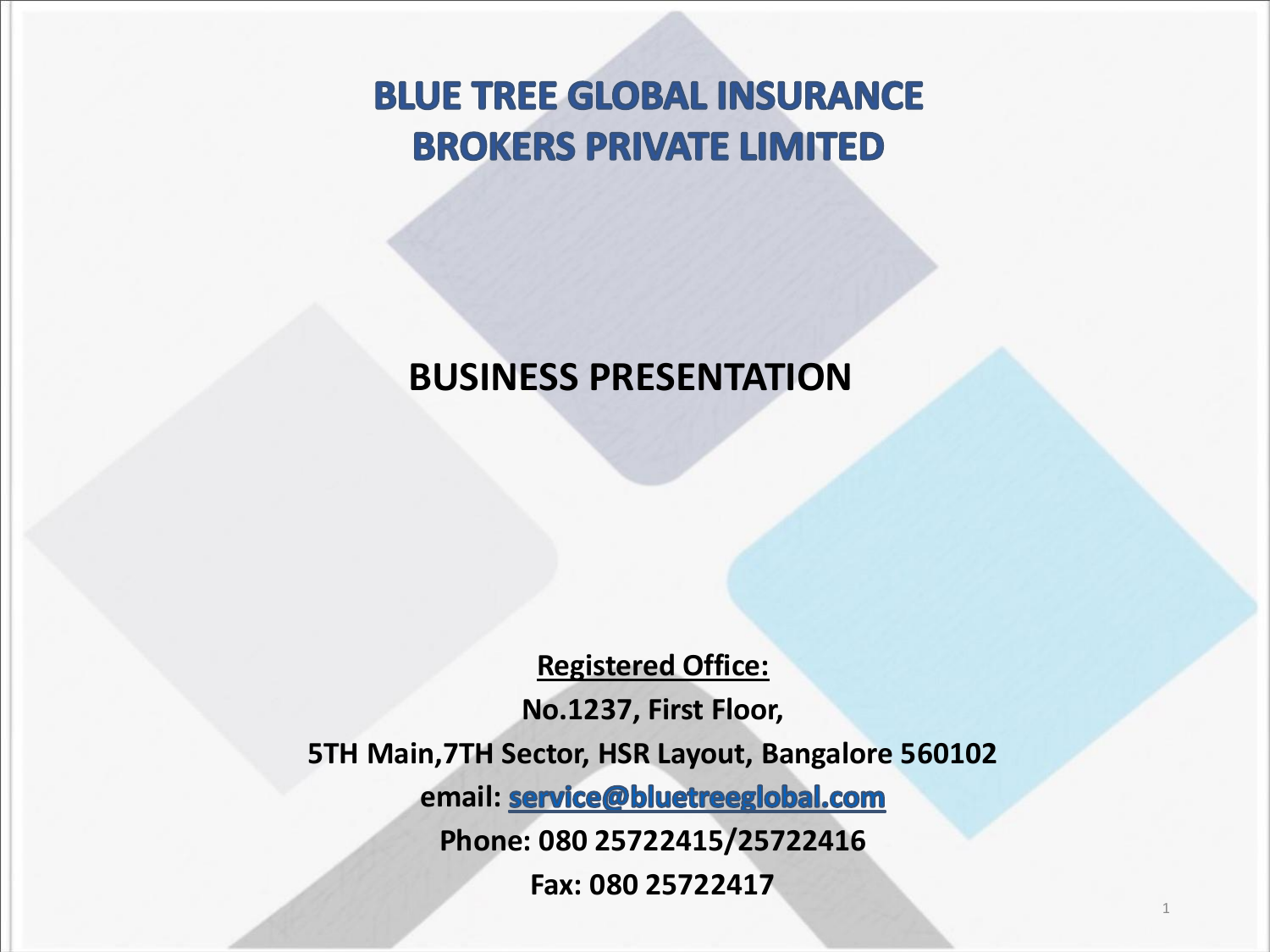## **ABOUT US**

**Blue Tree Global Insurance Brokers strives to be a customer driven organization that offers the best options with Utmost Good Faith and in most professional manner to maximize all stake holder's Value.** 

**Our focus will be to become a leader in the insurance market by achieving reliability from the customers.**

**Our team capability includes more than 100 Years of Insurance Expertise.**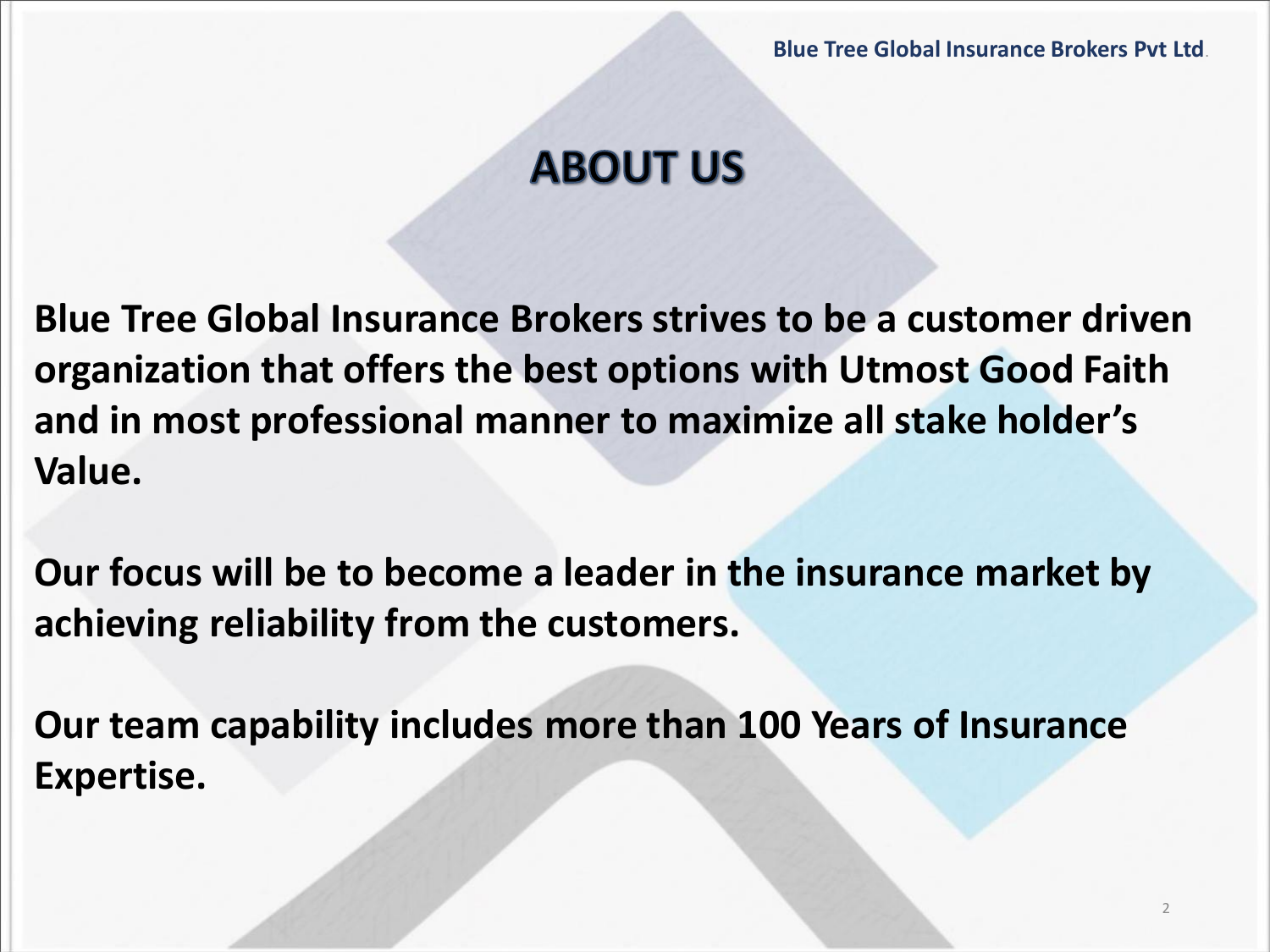#### **BLUE TREE GLOBAL INSURANCE BROKERS PVT. LTD Was incorporated in 2019 by a team of experienced insurance professionals who served decades in insurance industry, we have provided insurances related services which include risk inspection, assessing claims, helping clients reduce premium and settlement of claims. Blue Tree Global Insurance Brokers strives to be a customer driven organization that offers the best options with Utmost Good Faith and in most professional manner to maximize all stake holder's Value.**

**We operate small, dedicated Sales and Service teams with responsibility for all facets of a client's insurances – providing real personal service from competent advisors. Direct Insurance Brokers has a goal – to be the best at what it does – provide excellent service and advice, competitively. Our focus will be to become a leader in the insurance market by achieving reliability from the customers.**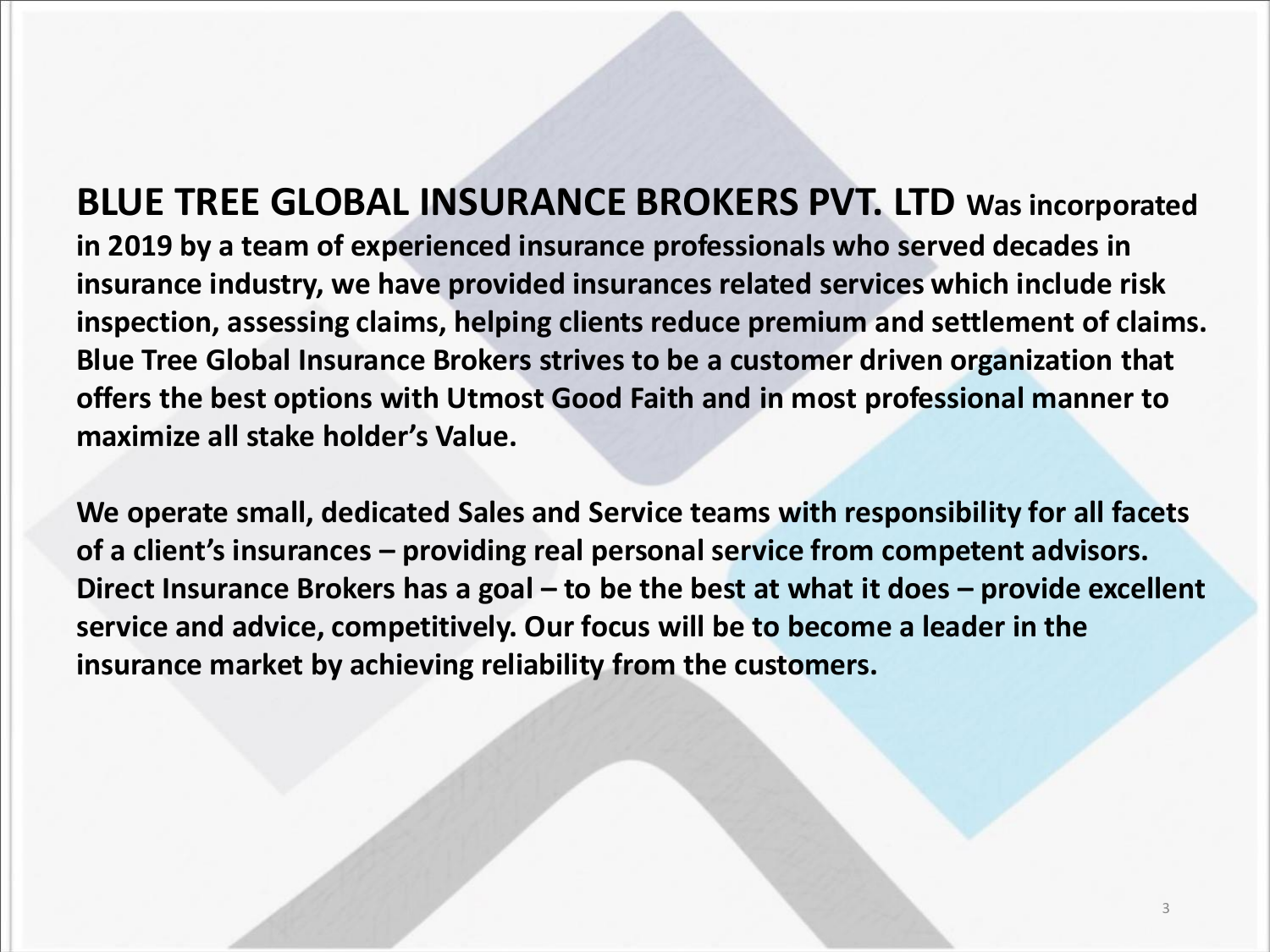## **Vision & Mission**

**To remain your consistent first choice broker. After all, in our world you are always on the top priority. BLUE TREE GLOBAL INSURANCE BROKERS PVT aims to simplify the complex world of insurance for its customers. It has entered strategic alliances with all the insurance companies and has access to the best products & solutions in the insurance market. We at BLUE TREE GLOBAL INSURANCE BROKERS PVT, are your partners in risk mitigation exercise have expertise to find practical & innovative solutions for protection through risk transfer, no matter how complex they might be and assist them in their identification transfer & administration in most optimum, efficient & economic manner. We assist you in selecting the right insurance policies for potential financial losses that may result from accident, illness or death of an individual, and business associated risk faced by organizations due to unforeseen events.**

**The team also strives to deliver a high quality, cost effective service to clients and show our commitment to the clients by assisting them in handling their risk and insurance related needs and we make certain that we represent the client and not the insurer.**

**To create a passionate, credible and creative service organization, which will build long term, mutually beneficial relations with business partners**

**Provide platforms for talented people to flourish ad deliver expertise and personalized services to clients**

**Provide unparalleled insurance solutions through qualitative ad innovative products, and unmatched service solutions.**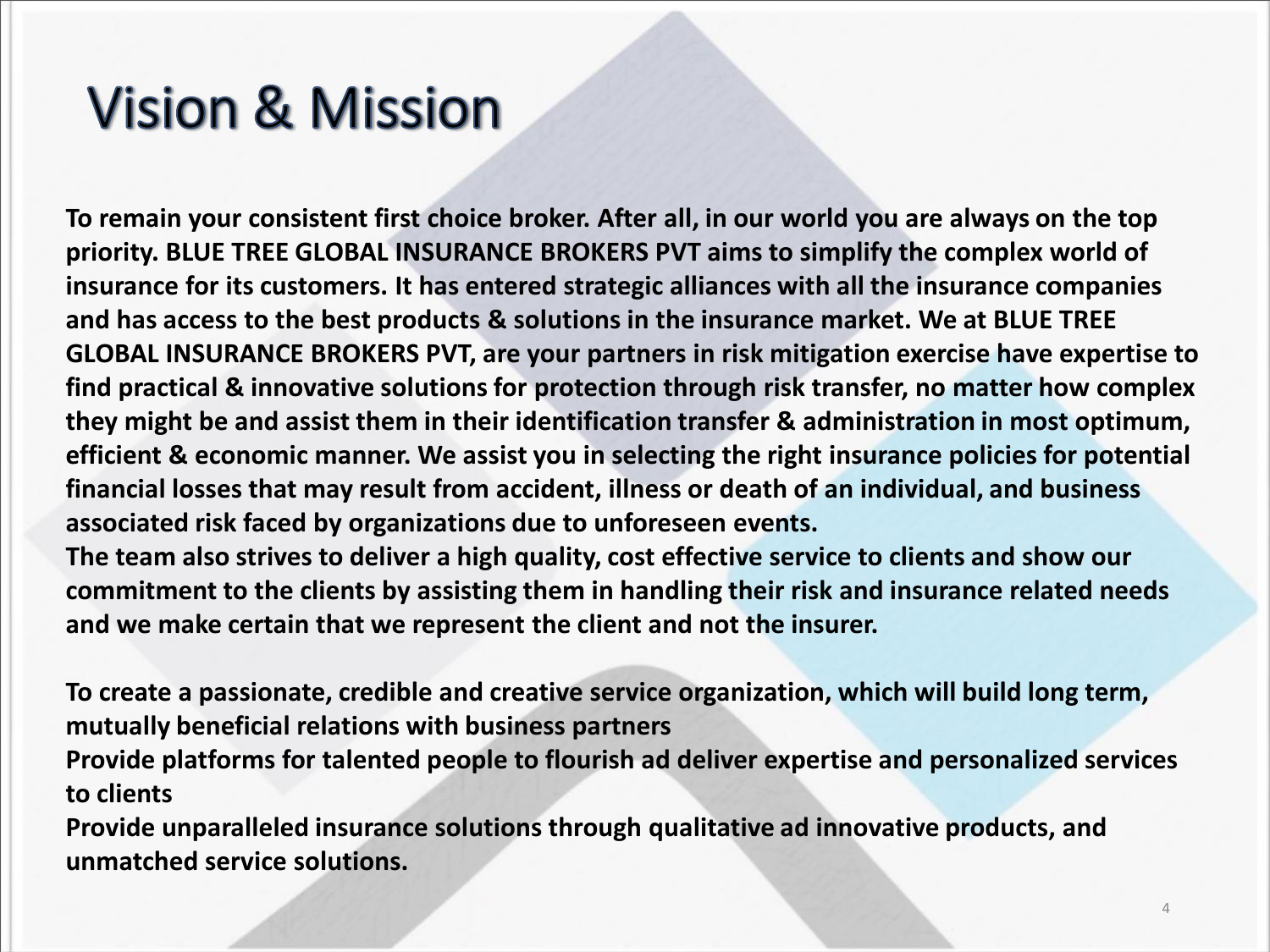#### **OUR COMMITMENT**

**To ensure that the client have an understanding of the risk exposure so that insurance can be bought not sold. Our core organizational strength is our value.**

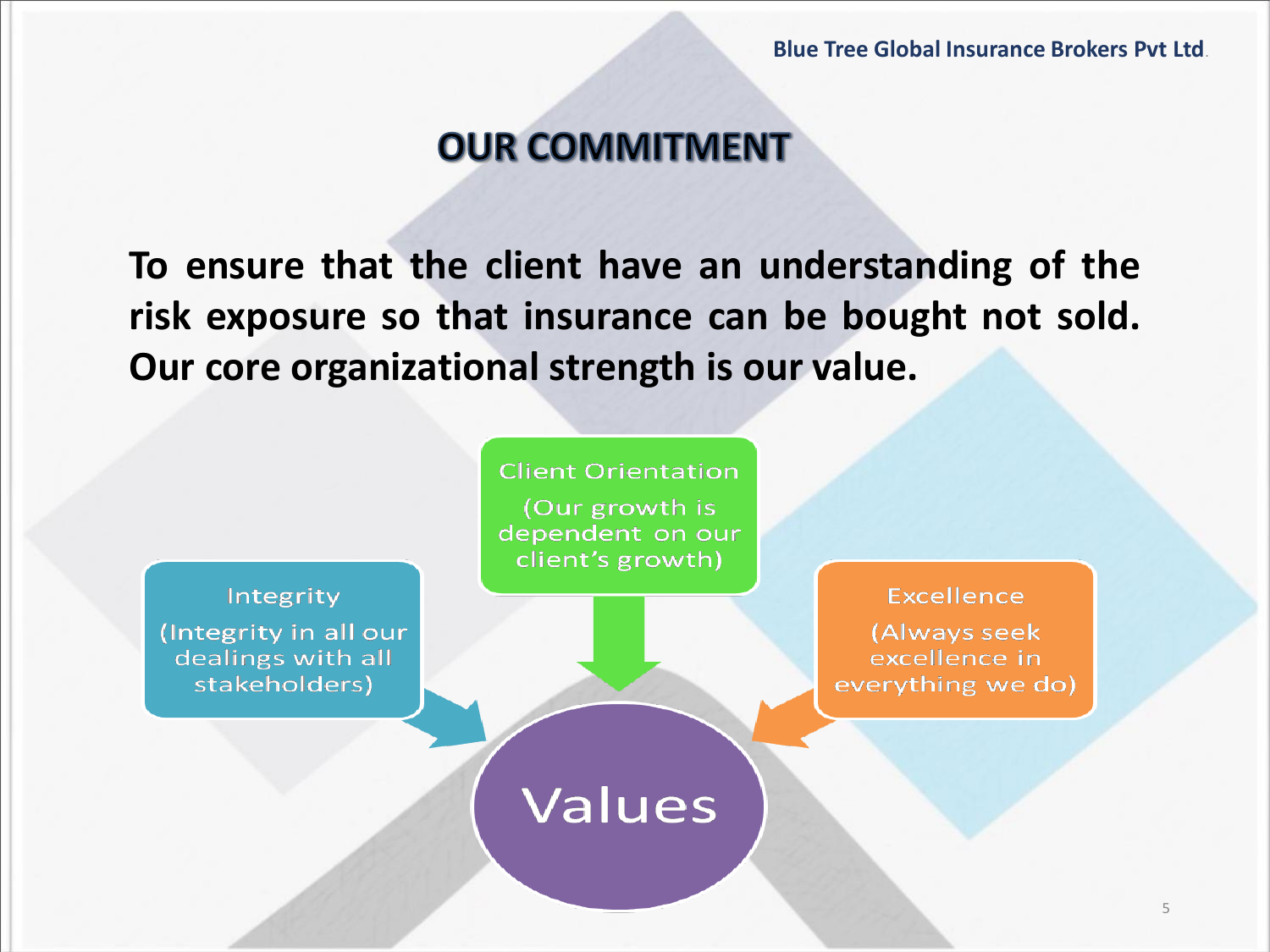## **OUR FOCUS**

**Cover Cost Cost Claim Response** 

**Ethical practices and transparency in all our transactions, customer interest above our own, Always deliver what we promise, Effective cost management.**

- **Cost savings and revenue increase**
- **To Significant improvement in the quality and productivity of Client business**
- **State-of-the-art computing and communication technology.**
- **A dedicated team that will focused on Client business requirements.**
- **Claim assistance team for all Clients.**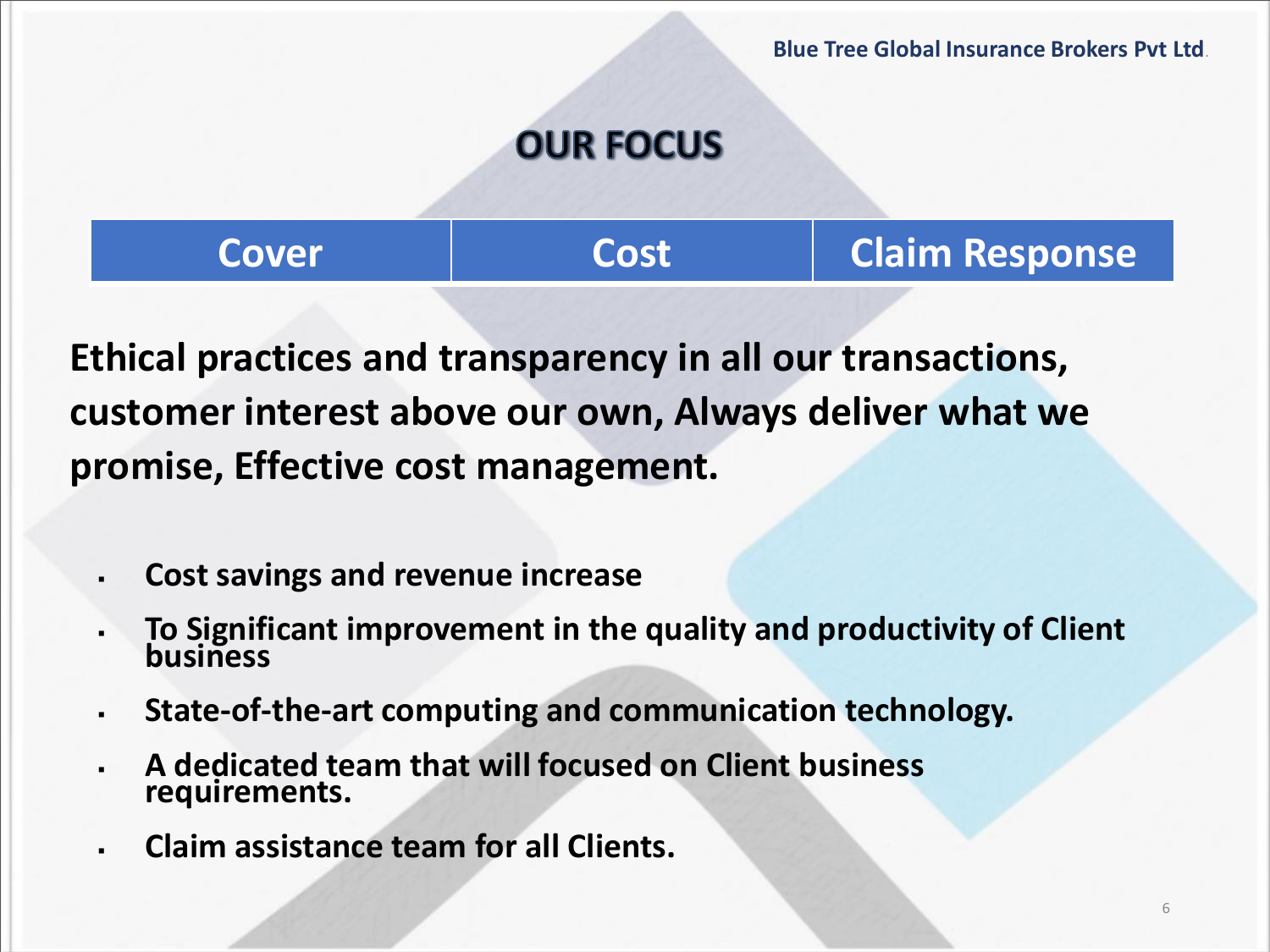**Blue Tree Global Insurance Brokers Pvt Ltd**.

## **PROMOTERS**

#### **MR. NITISH KUMAR M/S. BLUE TREE GLOBAL PVT.LTD**

## **BOARD OF DIRECTORS**

**MR NITISH KUMAR –DIRECTOR/PRINCIPAL OFFICER**

**MRS TEJASWI DEEP -- DIRECTOR**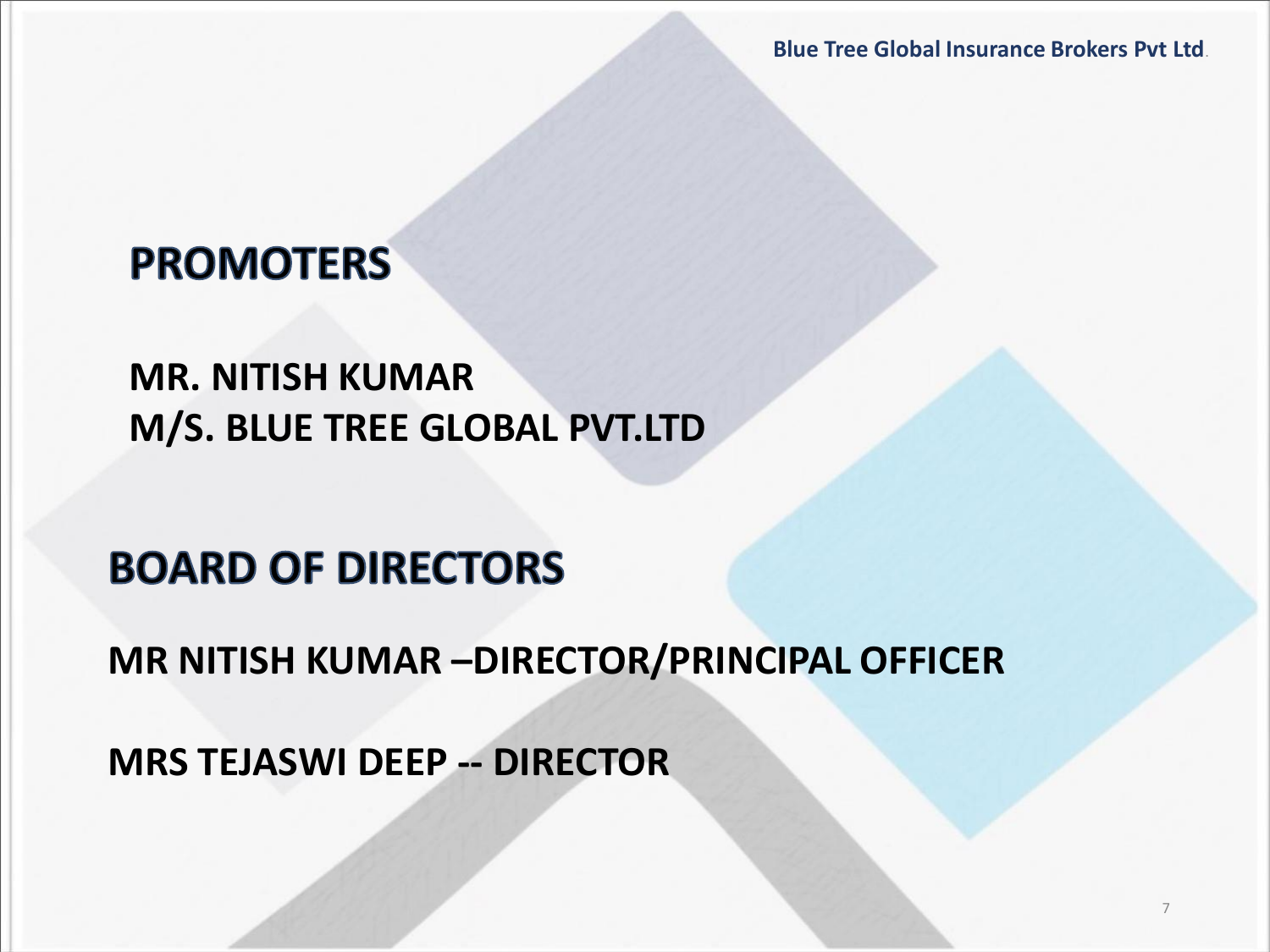## **KEY MANAGEMENT**

#### ❑ **MR. NITISH KUMAR**

- **Post Graduate Diploma in Insurance & Risk Management – BIMTECH**
- **Worked in Insurance Industry for more than 7 Years in Management role in India and Global centers.**
- **Entrepreneur in financial, Retail and service sector for over 8 Years**

#### ❑ **MR. P BADMANABAN**

- **Master of Arts in Economics, Master of Industrial Relations and Personnel Management, Fellow from Insurance Institute of India & Diploma In Insurance Law**
- **37 years of service in General Insurance Industry at United India Insurance Co. Ltd as Regional Manager Retired.**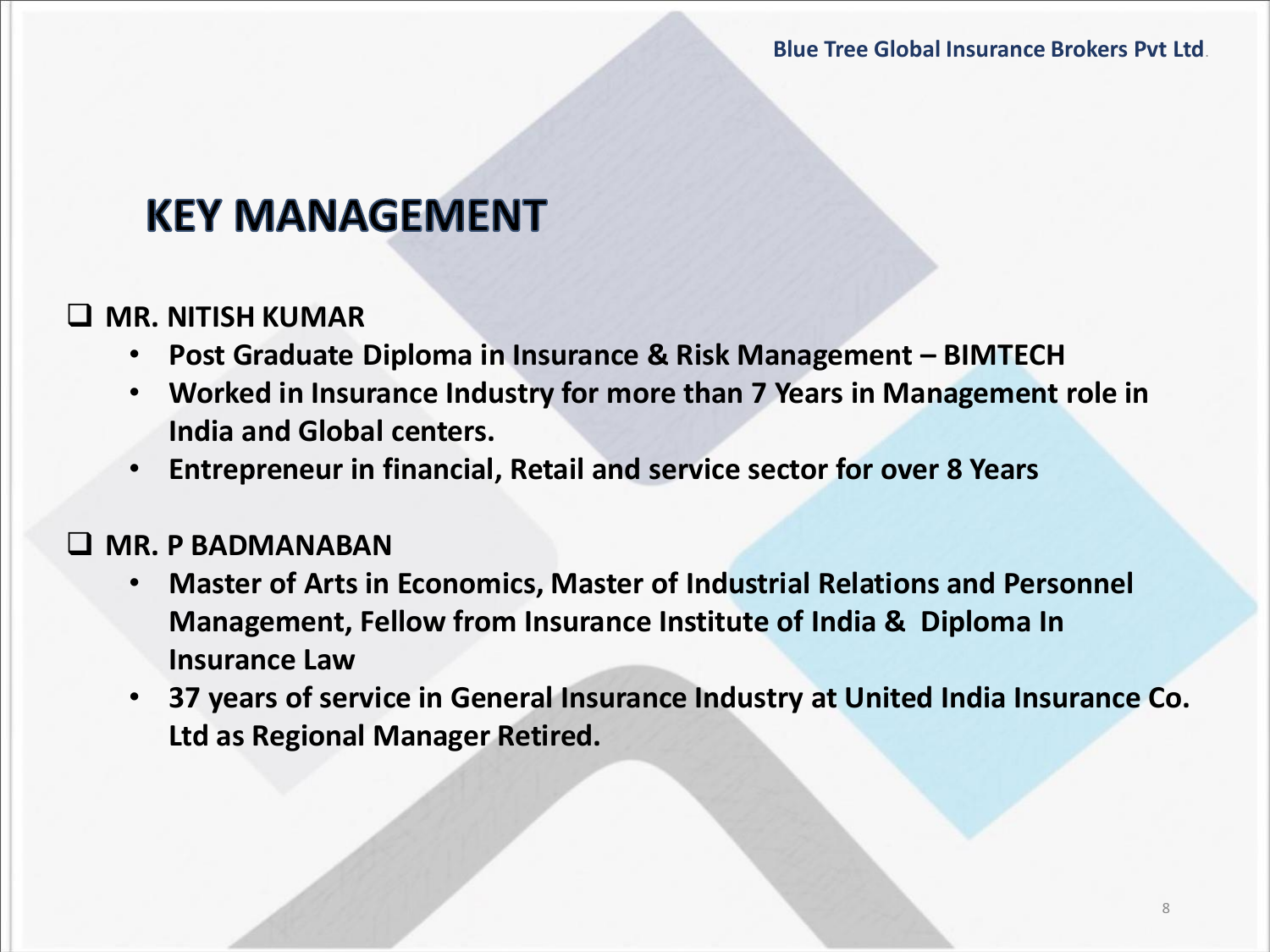## **KEY MANAGEMENT QUALIFICATION & EXPERTISE**

#### ❑ **MR. RAJASHEKAR.K**

- **B.Sc., M.Ed. & Associate from Insurance institute of India**
- **Over 30 years of service in General Insurance Industry with The Oriental Insurance Co. Ltd as Chief Regional Manager. Retired**

#### ❑ **MR. Vinay Chaturvedi**

- **Master of Commerce, Associate, Insurance, Institute of India & PG Diploma in Marketing & Sales Mgmt.**
- **Over 25 years of service in General Insurance Industry**
- **20 Years with The Oriental Insurance Co. Ltd as Branch Manager**
- **Over 5 Years in various insurance companies like Cholamandalam MS General Insurance, Universal Sompo General Insurance & Star Health and Allied Insurance**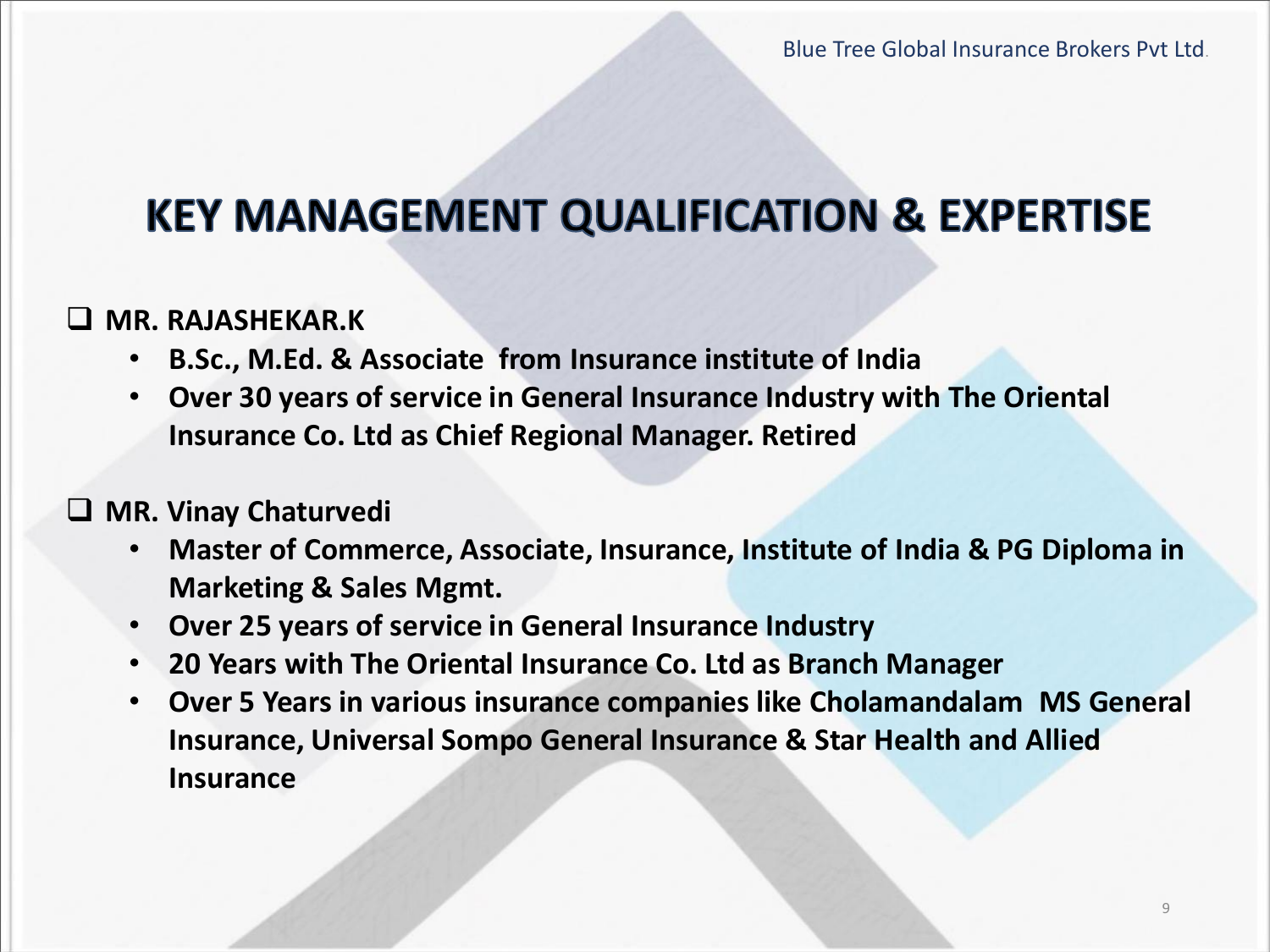## **OUR PANEL ADVISORS**

| <b>MR BADMANABAN P</b> | <b>CHAIRMAN - ADVISORY PANEL</b>                    |
|------------------------|-----------------------------------------------------|
| <b>MR PAVAN KUMAR</b>  | <b>COMPANY SECRETARY</b>                            |
| <b>MR ABHILASH T</b>   | <b>LEGAL ADVISOR/CHARTERED</b><br><b>ACCOUNTANT</b> |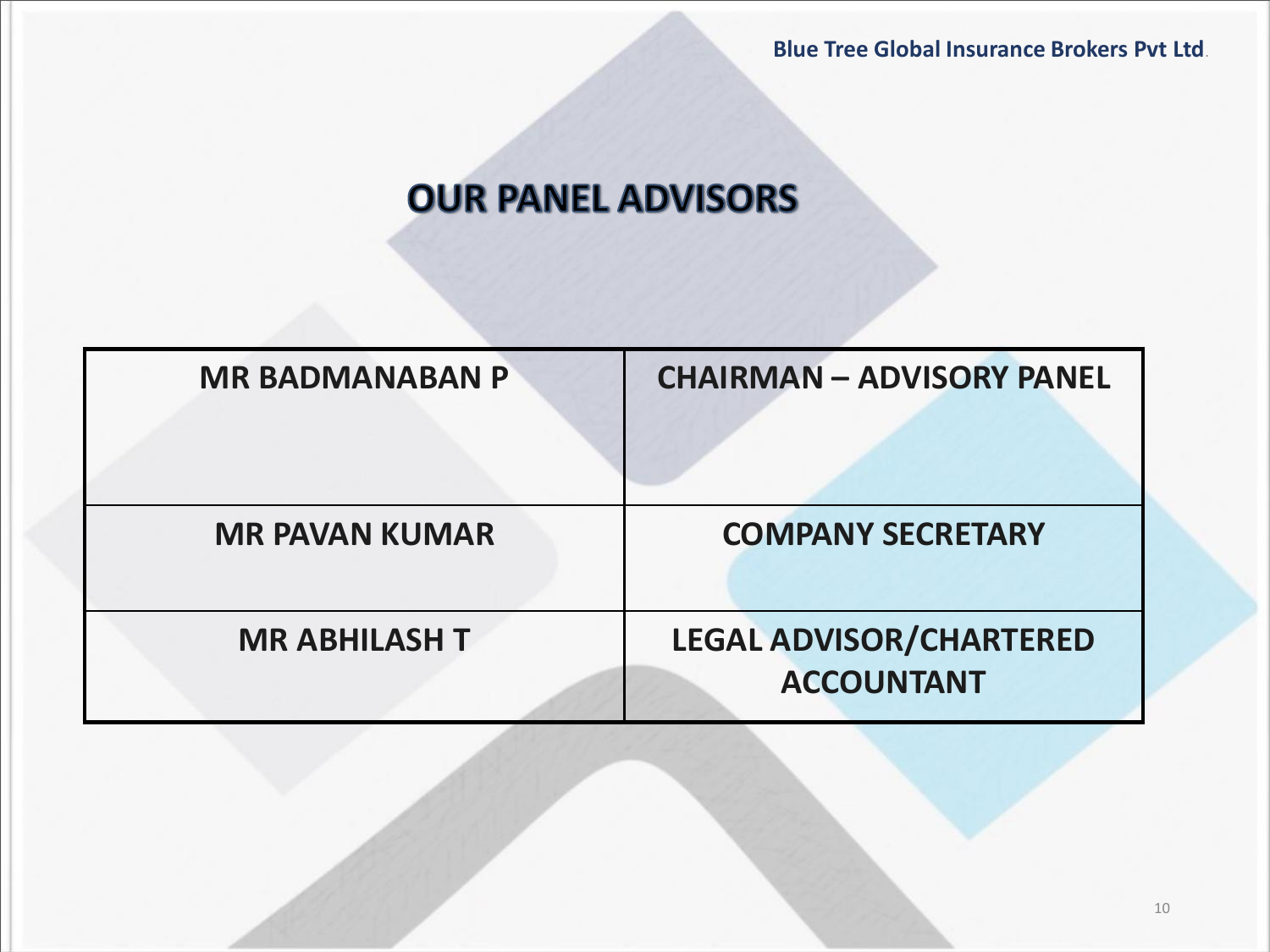#### **Product & Services**

**Personal Lines Insurance**

**Commercial Lines Insurance**

**Claims**

**Risk Management**